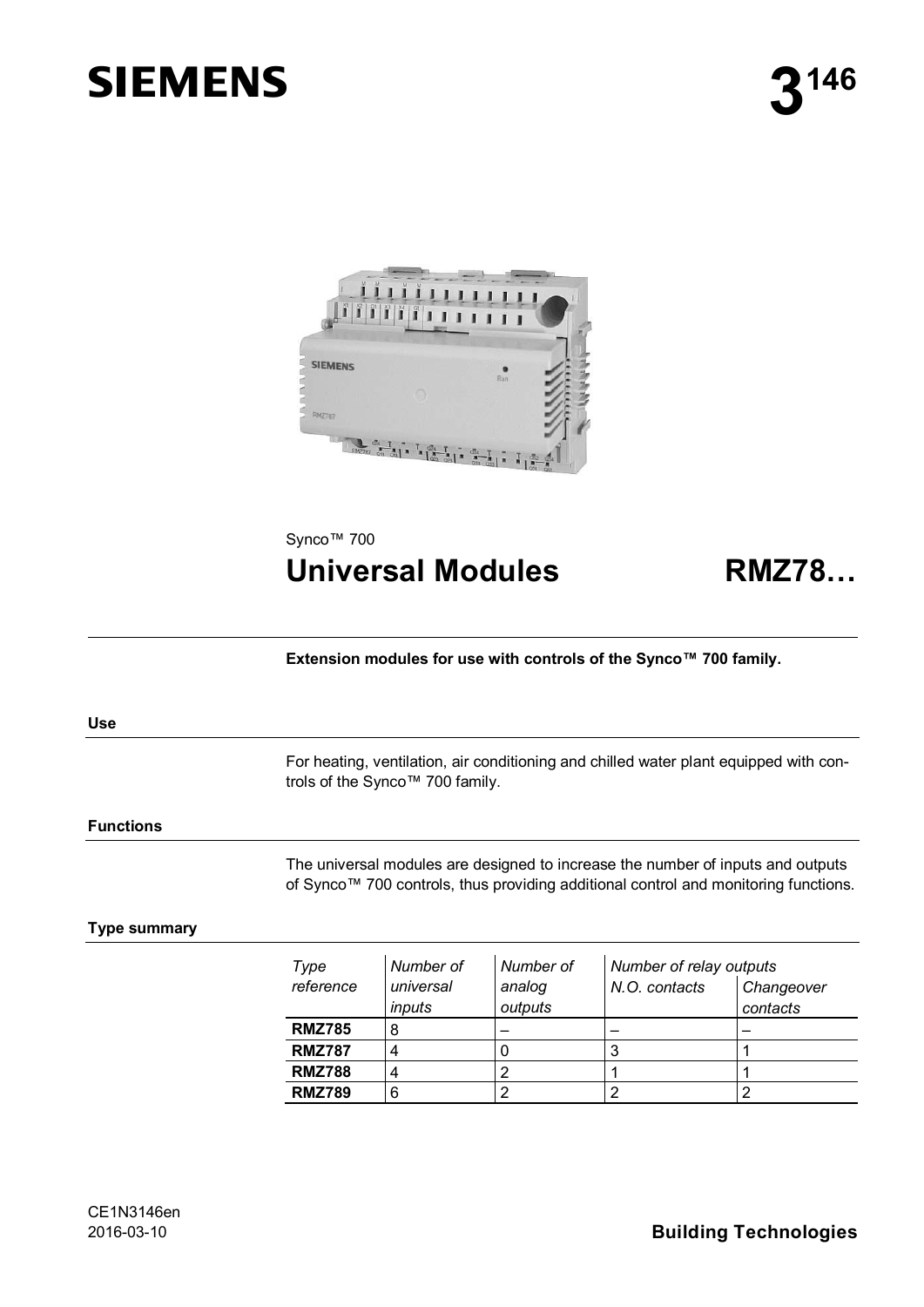| Product number   Designation |                                    |
|------------------------------|------------------------------------|
| RMZ785                       | Universal modul (8 UI)             |
| RMZ787                       | Universal modul (4 UI, 4 DO)       |
| RMZ788                       | Universal modul (4 UI, 2 AO, 2 DO) |
| RMZ789                       | Universal modul (6 UI, 2 AO, 4 DO) |

When ordering, please give name and type reference, for example: Universal module **RMZ785**

The module connector listed under "Accessories" must be ordered as a separate item, if required.

#### **Equipment combinations**

The universal modules must be used in connection with controls of the Synco™ 700 family. At present, the following combinations are possible:

| Type of Synco device                | RMZ785 | <b>RMZ787</b> | 88<br>RMZ7 | RMZ789 |
|-------------------------------------|--------|---------------|------------|--------|
| Universal controller RMUB           |        |               |            |        |
| Heating controller RMH760B          |        |               |            |        |
| Boiler sequence controller RMK770   |        |               |            |        |
| Control center RMB795               |        |               |            |        |
| Control and monitoring unit RMS705B |        |               |            |        |

For details of these Synco devices, refer to Product Range Description S3110 or the document of the selected application.

#### **Product documentation**

| Name                             | Document no. |
|----------------------------------|--------------|
| <b>Mounting Instructions</b>     | M3110        |
| <b>Product Range Description</b> | <b>S3110</b> |
| Declaration of Conformity (CE)   | T3110        |
| <b>Environmental Declaration</b> | E311002      |

### **Technical design**

The RMZ78… universal modules complement the range of Synco™ 700 controls. They cannot be operated autonomously.

The universal modules are incorporated into the Synco™ 700 controls in the basic configuration. All settings associated with the universal modules are made on the relevant Synco™ 700 control.

The signals from sensors, signal sources, etc., are delivered to the Synco™ 700 device for handling. The control signals and commands generated by the control are fed back to the respective universal module from where they are passed on to the connected actuating devices.

The universal module is powered by the relevant Synco™ 700 control, which also identifies and monitors the module.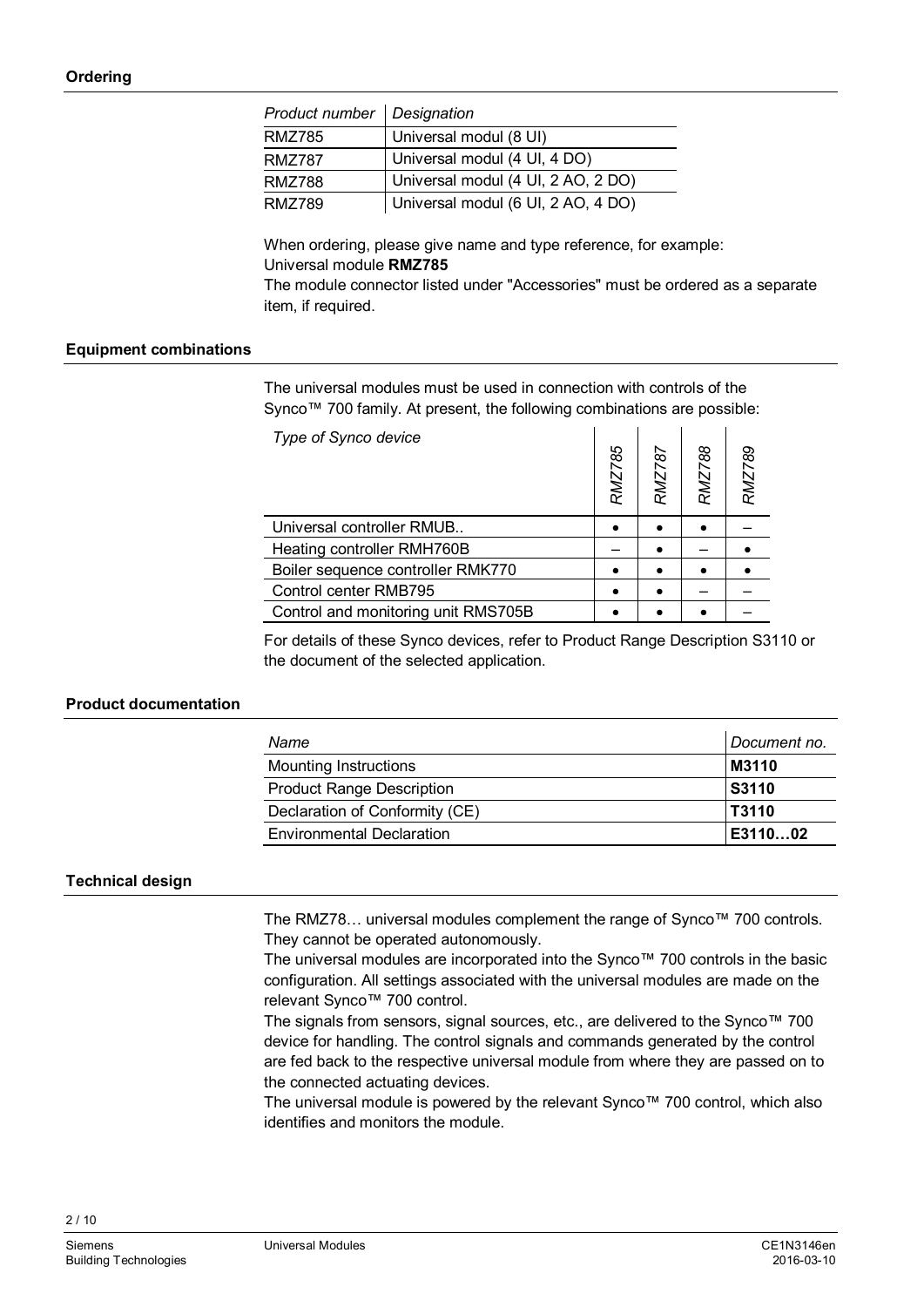#### **Basic design**

In terms of mechanical design, the extension modules are identical with the Synco™ 700 controls, No wiring is required between the individual modules or between module and controller. The electrical connections are established by attaching the module to the control.



Synco<sup>™</sup> 700 controller with attached RMZ78… module

#### **Operation**

The extension modules have no setting and operating elements. Operation is accomplished with the help of the RMZ790 or RMZ791 operator unit. Exception is the LED, which indicates the module's operating state.

#### **Operating, display and connecting elements**



- 1 Connecting elements for Synco™ 700 control or another extension module
- 2 Catch for fitting the module to a top hat rail
- 3 Fixing facility for the cable tie (cable strain relief)
- 4 LED (green) for indicating the operating state
- 5 Connecting elements for another extension module
- 6 Rest for the terminal cover

#### **Accessories**

| Accessory        | Type reference | Data Sheet |
|------------------|----------------|------------|
| Module connector | <b>RMZ780</b>  | N3138      |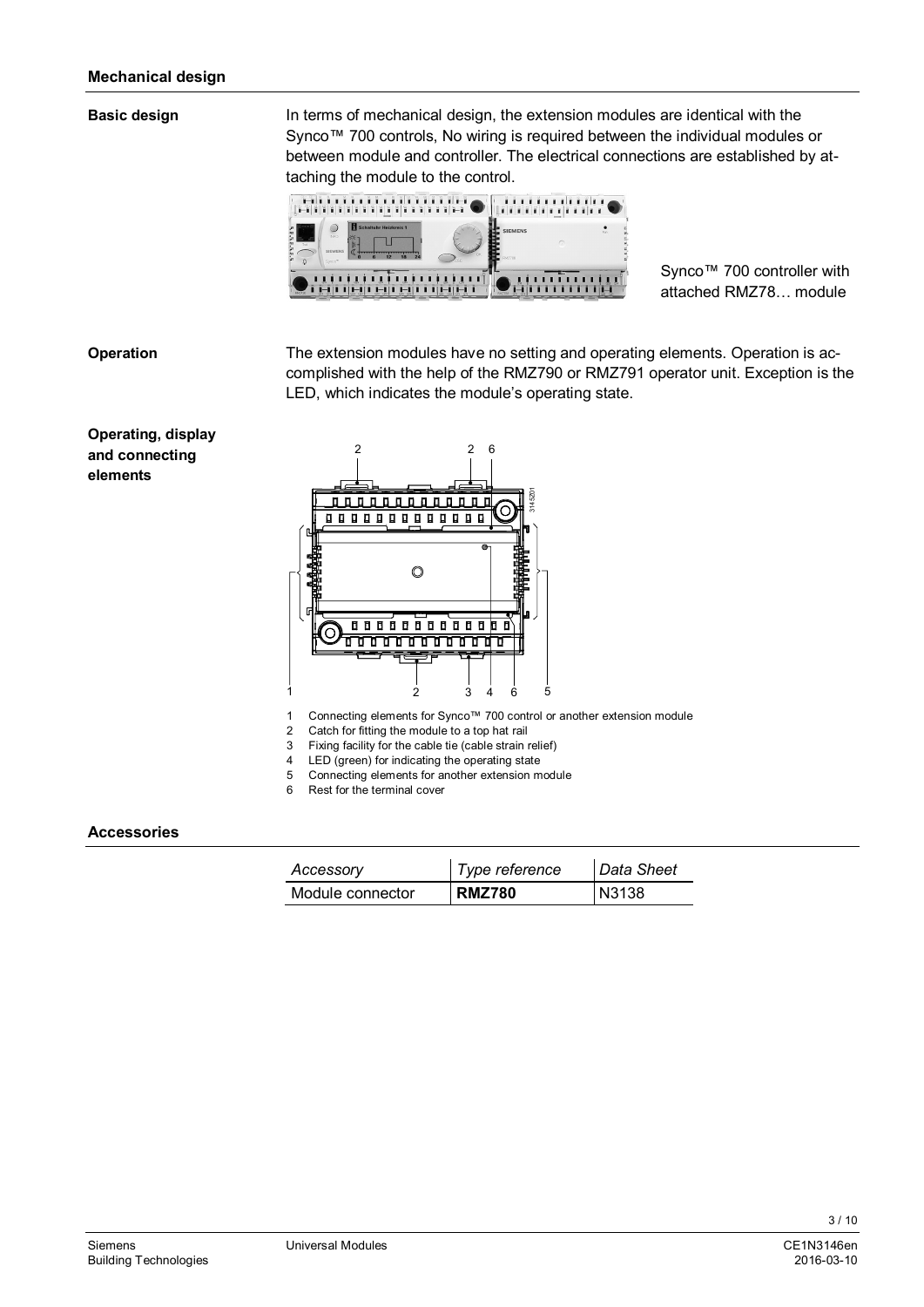#### **Notes**

| <b>Engineering</b>                                                                                       | • Fuses, switches, wiring and earthing must be in compliance with local safety<br>regulations<br>• Sensor cables should not be run parallel to mains-carrying cables powering<br>loads such as fans, actuators and pumps                                                                                                                                                                                                                                                                                                                                                                                                                                                                                                                                                                                                                                                                                                                                                                                                                                                                                                                                  |
|----------------------------------------------------------------------------------------------------------|-----------------------------------------------------------------------------------------------------------------------------------------------------------------------------------------------------------------------------------------------------------------------------------------------------------------------------------------------------------------------------------------------------------------------------------------------------------------------------------------------------------------------------------------------------------------------------------------------------------------------------------------------------------------------------------------------------------------------------------------------------------------------------------------------------------------------------------------------------------------------------------------------------------------------------------------------------------------------------------------------------------------------------------------------------------------------------------------------------------------------------------------------------------|
| <b>Mounting and</b><br><b>Installation</b>                                                               | The modules are designed for:<br>Mounting in a standard cabinet conforming to DIN 43 880<br>• Wall mounting on an existing top hat rail (EN 50 022-35x7.5)<br>• Wall mounting with 2 fixing screws<br>• Flush panel mounting<br>• Not permitted are wet or damp spaces; the permissible ambient temperatures<br>must be observed<br>Disconnected the system from power supply prior to mounting and installing the<br>module<br>The module insert must not be removed from the terminal base!<br>• The module must be fitted on the right hand side of the Synco <sup>TM</sup> 700 control in<br>the correct order, in accordance with the internal configuration<br>The extension modules need not be wired, neither between themselves nor to<br>the Synco™ 700 control. The electrical connections are made automatically<br>when attaching the modules. If it is not possible to arrange all extension modules<br>side by side, the first of the detached modules must be connected to the previ-<br>ous module or the Synco™ 700 control by using the RMZ780 module connector.<br>In that case, the cumulated cable length must not exceed 10 meters |
| Low-voltage side<br>.<br>000000000000<br><del>.</del> <del>.</del><br>UUUUUUUUUUUU<br>Mains voltage side | The connection terminals for protective extra low-voltage are located in the up-<br>per half of the module, those for mains voltage (actuators and pumps) at the bot-<br>tom<br>Only one solid or stranded wire may be connected to each terminal (spring cage<br>terminals). For fixing the wires, the cables must be stripped by 7 to 8 mm. To in-<br>troduce the wires into the spring cage terminals, or to remove them, a screw<br>driver size 0 or 1 is required. Cable strain relief can be ensured with the help of<br>the lugs for cable ties<br>The module mounted on a top hat rail together with other modules can only be<br>removed from the rail after the 3 catches have been brought into their release<br>and hold position (audible "click"). After removal, the catches must be pushed<br>back into their snap-on position<br>The module is supplied complete with Mounting Instructions<br>$\bullet$                                                                                                                                                                                                                                 |
| Commissioning                                                                                            | During the commissioning process, the outputs are in a defined off state.                                                                                                                                                                                                                                                                                                                                                                                                                                                                                                                                                                                                                                                                                                                                                                                                                                                                                                                                                                                                                                                                                 |
| <b>Disposal</b>                                                                                          | The device is considered an electronics device for disposal in terms of European<br>Directive 2012/19/EU and may not be disposed of as domestic garbage.<br>Dispose of the device through channels provided for this purpose.<br>$\bullet$                                                                                                                                                                                                                                                                                                                                                                                                                                                                                                                                                                                                                                                                                                                                                                                                                                                                                                                |

● Comply with all local and currently applicable laws and regulations..

a sa salawan

ı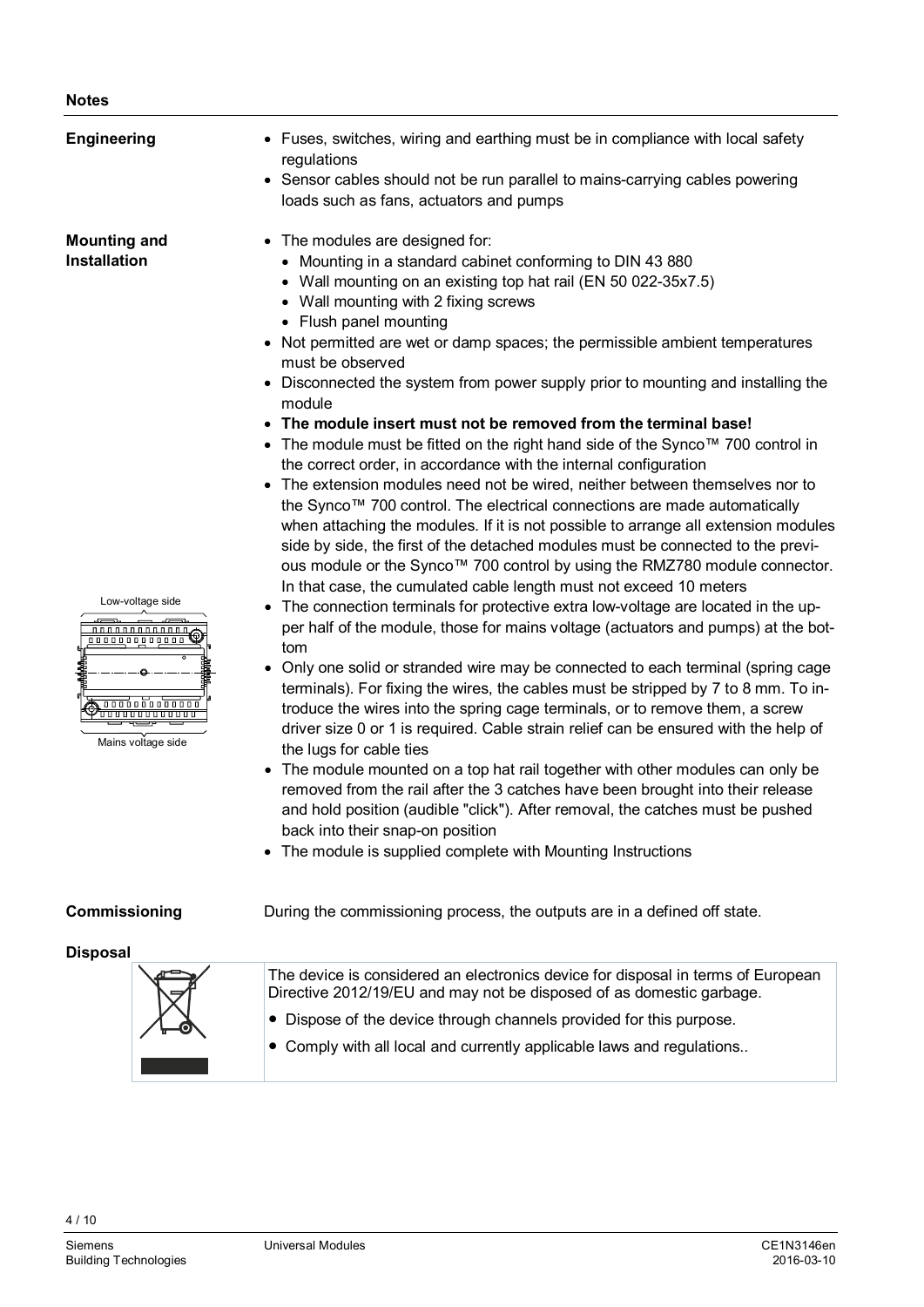#### **Technical data**

| <b>Power supply</b>        | Rated voltage                                                                                                    | AC 24 V ±20 %                  |  |
|----------------------------|------------------------------------------------------------------------------------------------------------------|--------------------------------|--|
|                            |                                                                                                                  | (via the controller)           |  |
|                            | Power consumption                                                                                                | 3 VA                           |  |
| Analog inputs (X)          | Sensors                                                                                                          |                                |  |
|                            | Passive                                                                                                          | 1 or 2 LG-Ni 1000, T1, Pt 1000 |  |
|                            | Active                                                                                                           | DC 010 V                       |  |
|                            | Signal sources                                                                                                   |                                |  |
|                            | Passive                                                                                                          | $02500 \Omega$                 |  |
|                            | Active                                                                                                           | DC 010 V                       |  |
|                            |                                                                                                                  |                                |  |
| Digital inputs (X)         | Contact sensing                                                                                                  |                                |  |
| (status and counting       | Voltage                                                                                                          | <b>DC 15 V</b>                 |  |
| values)                    | Current                                                                                                          | 5 mA                           |  |
|                            | Requirements for the status and impulse contacts                                                                 |                                |  |
|                            | Signal coupling                                                                                                  | potential-free                 |  |
|                            | Type of contact                                                                                                  | maintained or impulse contacts |  |
|                            | Insulating strength against mains potential                                                                      | AC 3750 V to EN 60 730         |  |
|                            | Perm. resistance                                                                                                 |                                |  |
|                            | Contacts closed                                                                                                  | max. 200 $\Omega$              |  |
|                            | Contacts open                                                                                                    | min. 50 k $\Omega$             |  |
| <b>Positioning outputs</b> |                                                                                                                  | DC 010 V                       |  |
| (Y1, Y2)                   | Output voltage<br>Output current                                                                                 | $±1$ mA                        |  |
|                            | Max. load                                                                                                        | continuous short-circuit       |  |
|                            |                                                                                                                  |                                |  |
| <b>Switching outputs</b>   | External supply line fusing                                                                                      |                                |  |
| (Q)                        | Non-renewable fuse (slow)                                                                                        | max. 10 A                      |  |
|                            | Automatic line cutout                                                                                            | max. 13 A                      |  |
|                            | Release characteristic                                                                                           | B, C, D to EN 60 898           |  |
|                            | Cable length                                                                                                     | max. 300 m                     |  |
|                            | Relay contact data                                                                                               |                                |  |
|                            | Swichting voltage                                                                                                | max. AC 265 V / min. AC 19 V   |  |
|                            | AC current                                                                                                       | max. 4 A res., 3 A ind.        |  |
|                            |                                                                                                                  | $(cos \varphi = 0.6)$          |  |
|                            | At 250 V                                                                                                         | min. 5 mA                      |  |
|                            | At 19 V                                                                                                          | min. 20 mA                     |  |
|                            | Switch-on current                                                                                                | max. 10 A (1 s)                |  |
|                            | Contact life at AC 250 V                                                                                         | guide values:                  |  |
|                            | At 0.1 A res.                                                                                                    | $2 \times 10^7$ cycles         |  |
|                            | N.O. contact at 0.5 A res.                                                                                       | $4 \times 10^6$ cycles         |  |
|                            | Changeover contact at 0.5 A res.                                                                                 | $2 \times 10^6$ cycles         |  |
|                            | N.O. contact at 4 A res.                                                                                         | $3 \times 10^5$ cycles         |  |
|                            | Changeover contact at 4 A res.                                                                                   | $1 \times 10^5$ cycles         |  |
|                            | Reduction factor at ind. (cos $\varphi = 0.6$ )                                                                  | 0.85                           |  |
|                            | Insulating strength                                                                                              |                                |  |
|                            | Between relay contacts and system                                                                                |                                |  |
|                            | electronics (reinforced insulation)                                                                              | AC 3750 V, to EN 60 730-1      |  |
|                            | Between neighboring relay contacts (operational<br>insulation) $Q1 \Leftrightarrow Q2$ ; $Q3 \Leftrightarrow Q4$ |                                |  |
|                            | Between relay groups (reinforced insulation)                                                                     | AC 1250 V, to EN 60 730-1      |  |
|                            |                                                                                                                  |                                |  |
|                            | $[Q1, Q2] \Leftrightarrow [Q3, Q4/Q5]$                                                                           | AC 3750 V, to EN 60 730-1      |  |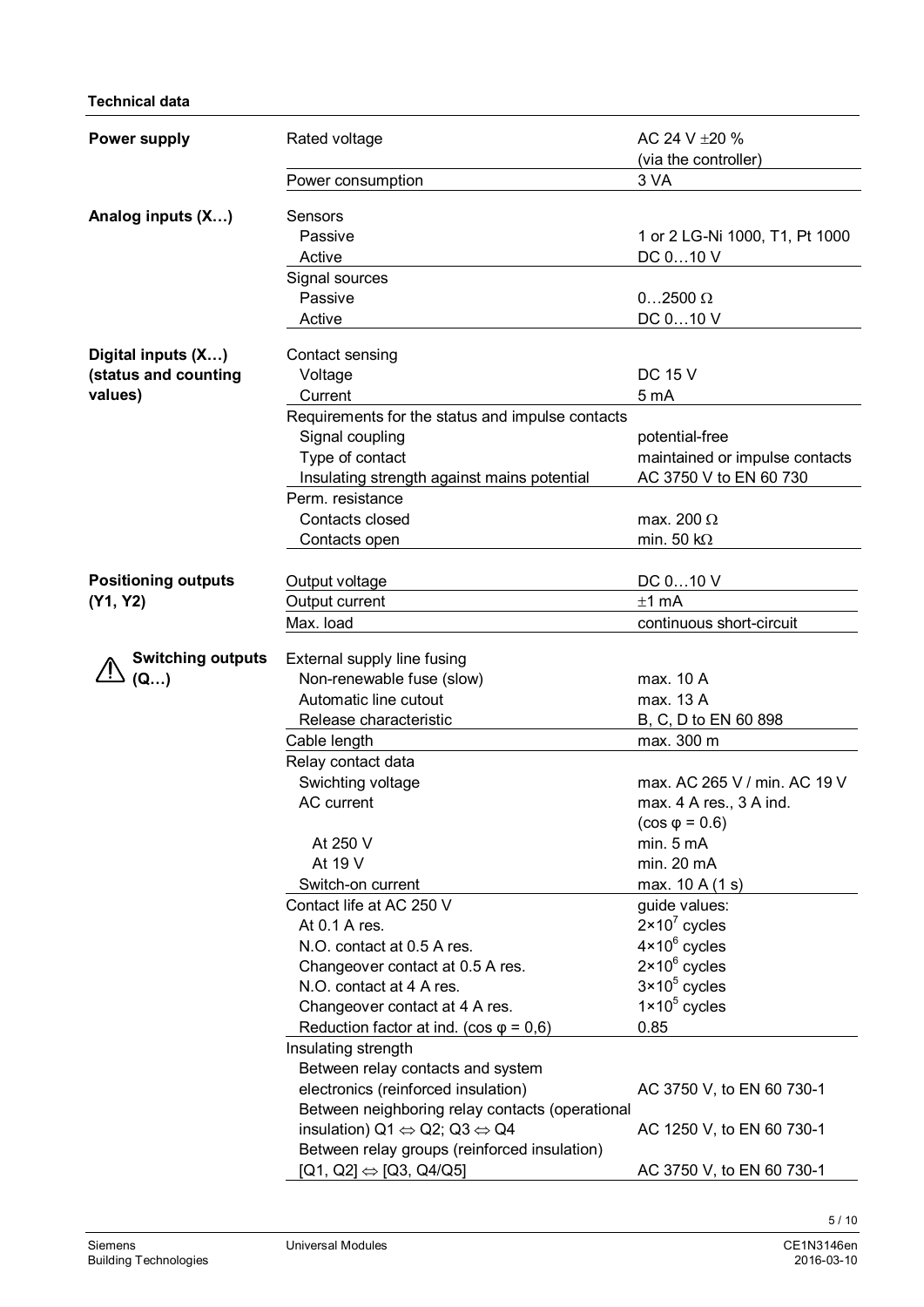| Power supply external                        | Voltage                                                                              | <b>AC 24 V</b>                                                                      |
|----------------------------------------------|--------------------------------------------------------------------------------------|-------------------------------------------------------------------------------------|
| devices (G1)                                 | Current                                                                              | max. 4 A                                                                            |
| <b>Electrical connections</b>                | <b>Connection terminals</b><br>For solid wires<br>For stranded wires without ferules | spring cage terminals<br>0.6 mm dia2.5 mm <sup>2</sup><br>$0.252.5$ mm <sup>2</sup> |
|                                              | For stranded wires with ferules                                                      | $0.251.5$ mm <sup>2</sup>                                                           |
| <b>Protection</b>                            | Degree of protection of housing to IEC 60 529                                        | IP20 (when mounted)                                                                 |
|                                              | Safety class to EN 60 730                                                            | device suited for use with<br>equipment of safety class II                          |
| <b>Environmental conditions</b> Operation to |                                                                                      | IEC 60 721-3-3                                                                      |
|                                              | <b>Climatic conditions</b>                                                           | class 3K5                                                                           |
|                                              | Temperature (housing with electronics)                                               | $050$ °C                                                                            |
|                                              | Humidity                                                                             | 595 % r.h. (noncondensing)                                                          |
|                                              | <b>Mechanical conditions</b>                                                         | class 3M2                                                                           |
|                                              | Transport to                                                                         | IEC 60 721-3-2                                                                      |
|                                              | <b>Climatic conditions</b>                                                           | class 2K3                                                                           |
|                                              | Temperature                                                                          | $-25+70$ °C                                                                         |
|                                              | Humidity                                                                             | <95 % r.h.                                                                          |
|                                              | <b>Mechanical conditions</b>                                                         | class 2M2                                                                           |
|                                              |                                                                                      |                                                                                     |
| <b>Classifications to</b>                    | Mode of operation, automatic controls                                                | type 1B                                                                             |
| EN 60 730                                    | Degree of contamination, controls environment                                        | $\overline{2}$                                                                      |
|                                              | Software class                                                                       | A                                                                                   |
|                                              | Rated surge voltage                                                                  | 4000 V                                                                              |
|                                              | Temperature for ball-test of housing                                                 | 125 °C                                                                              |
| <b>Materials and colors</b>                  | <b>Terminal base</b>                                                                 | Polycarbonate, RAL 7035 (light-<br>grey)                                            |
|                                              | Insert                                                                               | Polycarbonate, RAL 7035 (light-<br>grey)                                            |
|                                              | Packaging                                                                            | corrugated cardboard                                                                |
|                                              |                                                                                      |                                                                                     |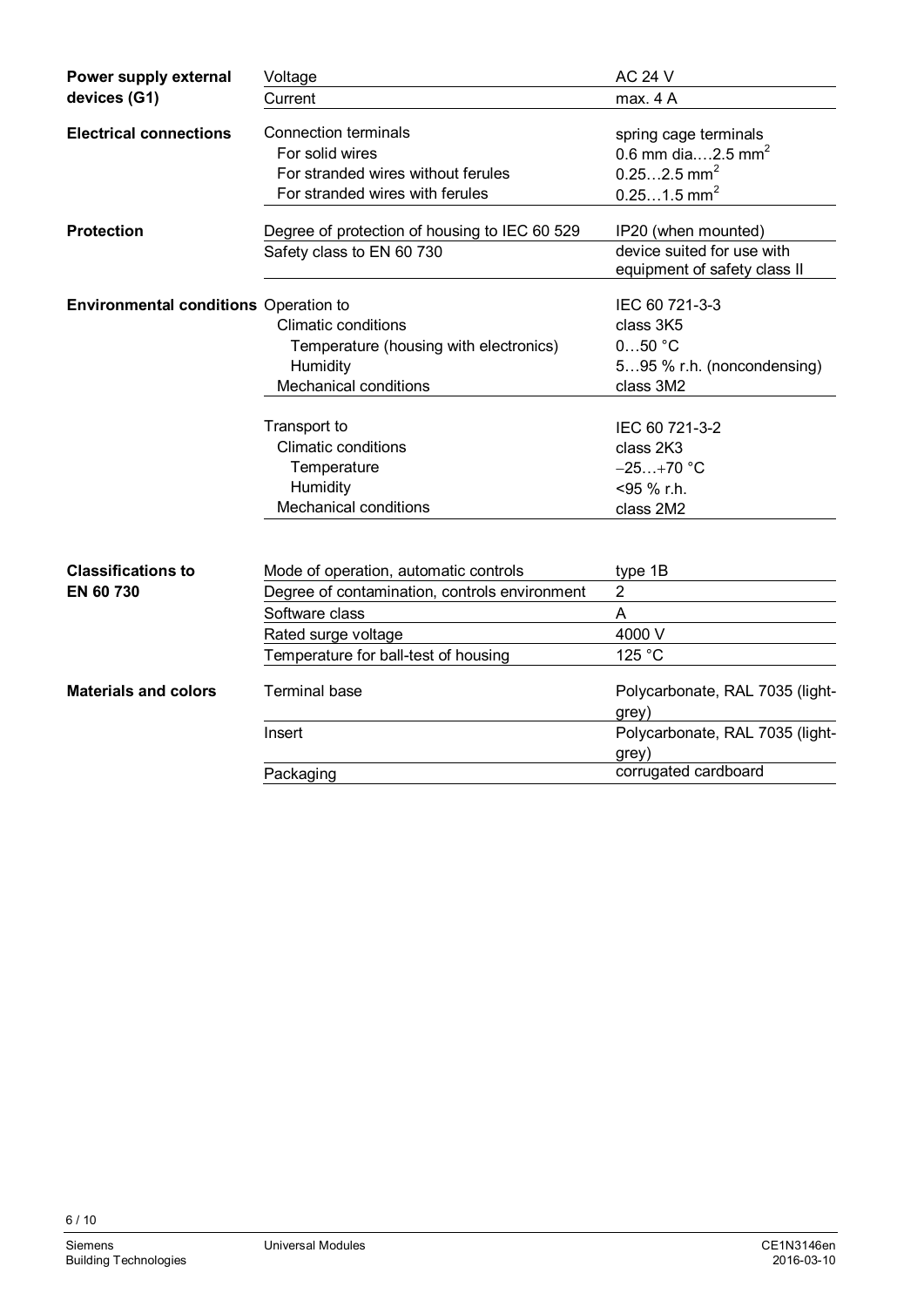| <b>Standards</b>                        | Product standard                                                                                                                                                                                                                      | EN 60730-1.                                                                                                                              |  |  |
|-----------------------------------------|---------------------------------------------------------------------------------------------------------------------------------------------------------------------------------------------------------------------------------------|------------------------------------------------------------------------------------------------------------------------------------------|--|--|
|                                         | Product family standard                                                                                                                                                                                                               | Automatic electronic controls for<br>household and similar use.<br>EN 50491-x                                                            |  |  |
|                                         |                                                                                                                                                                                                                                       | General requirements for Home and<br><b>Building Electronic Systems (HBES)</b><br>and Building Automation and Control<br>Systems (BACS). |  |  |
|                                         | Electromagnetic compatibility (application)                                                                                                                                                                                           | For residential, commercial, and in-<br>dustrial environments.                                                                           |  |  |
|                                         | EU conformity (CE)                                                                                                                                                                                                                    | CE1T3110xx*)                                                                                                                             |  |  |
|                                         | <b>RCM</b> conformity                                                                                                                                                                                                                 | CE1T3110en_C1*)                                                                                                                          |  |  |
|                                         | <b>EAC-Conformity</b>                                                                                                                                                                                                                 | Eurasia Conformity                                                                                                                       |  |  |
| <b>Environmental Compati-</b><br>bility | The product environmental declaration con- CE1E3110en02*)<br>tains data on environmentally compatible<br>product design and assessments (RoHS<br>compliance, materials composition, packag-<br>ing, environmental benefit, disposal). |                                                                                                                                          |  |  |
|                                         | *These related documents can be downloaded at the following Internet address:<br>http://siemens.com/bt/download                                                                                                                       |                                                                                                                                          |  |  |
| Weight                                  | RMZ785 (excl. packaging)                                                                                                                                                                                                              | $0.25$ kg                                                                                                                                |  |  |
|                                         | RMZ787 (excl. packaging)                                                                                                                                                                                                              | $0.30$ kg                                                                                                                                |  |  |
|                                         | RMZ788 (excl. packaging)                                                                                                                                                                                                              | $0.28$ kg                                                                                                                                |  |  |
|                                         | RMZ789 (excl. packaging)                                                                                                                                                                                                              | $0.31$ kg                                                                                                                                |  |  |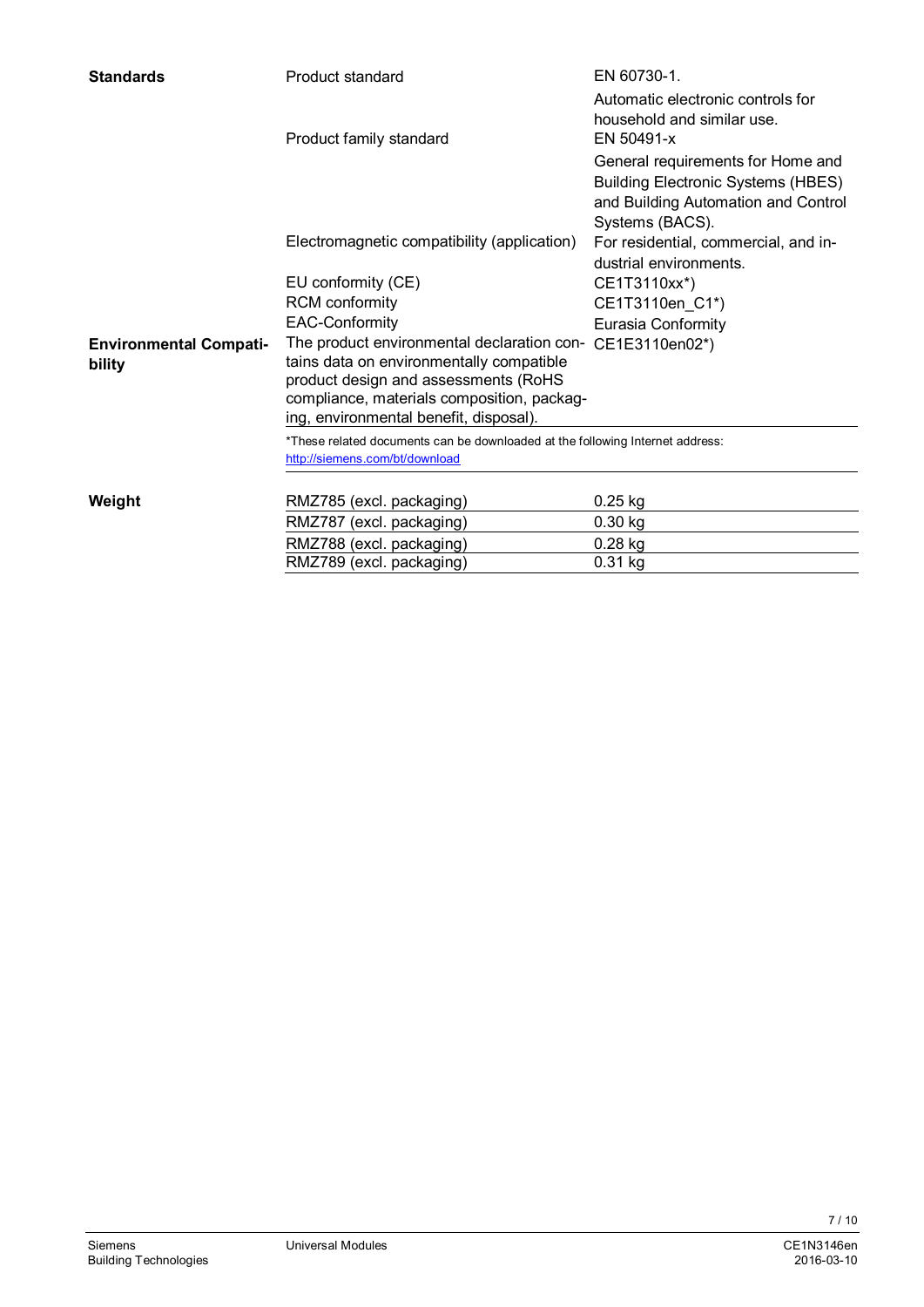#### **Internal diagrams**



**Notes** 

- Each terminal (cage terminal) can accommodate only 1 solid wire or 1 stranded wire
- Double terminals are internally interconnected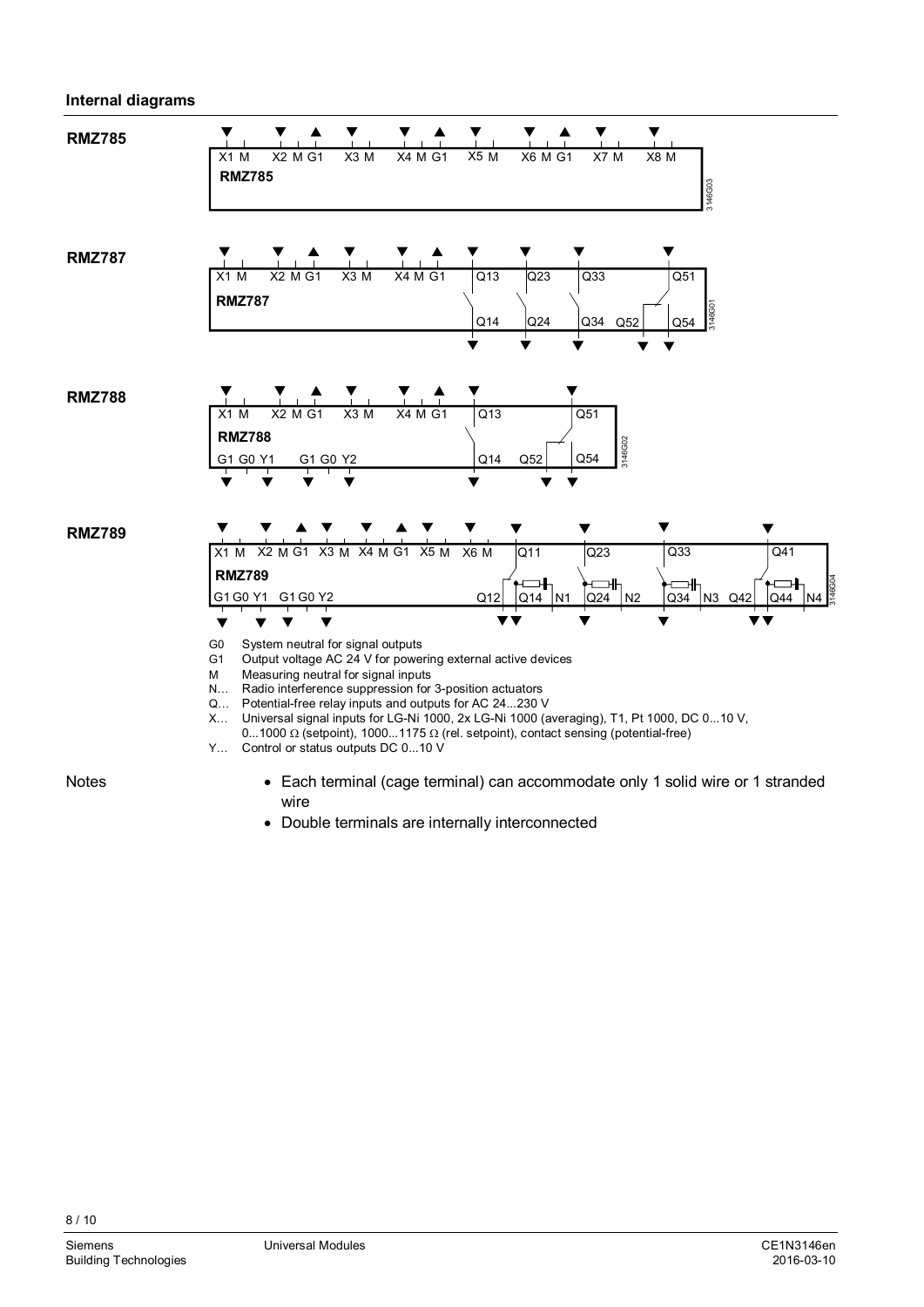

Dimensions in mm